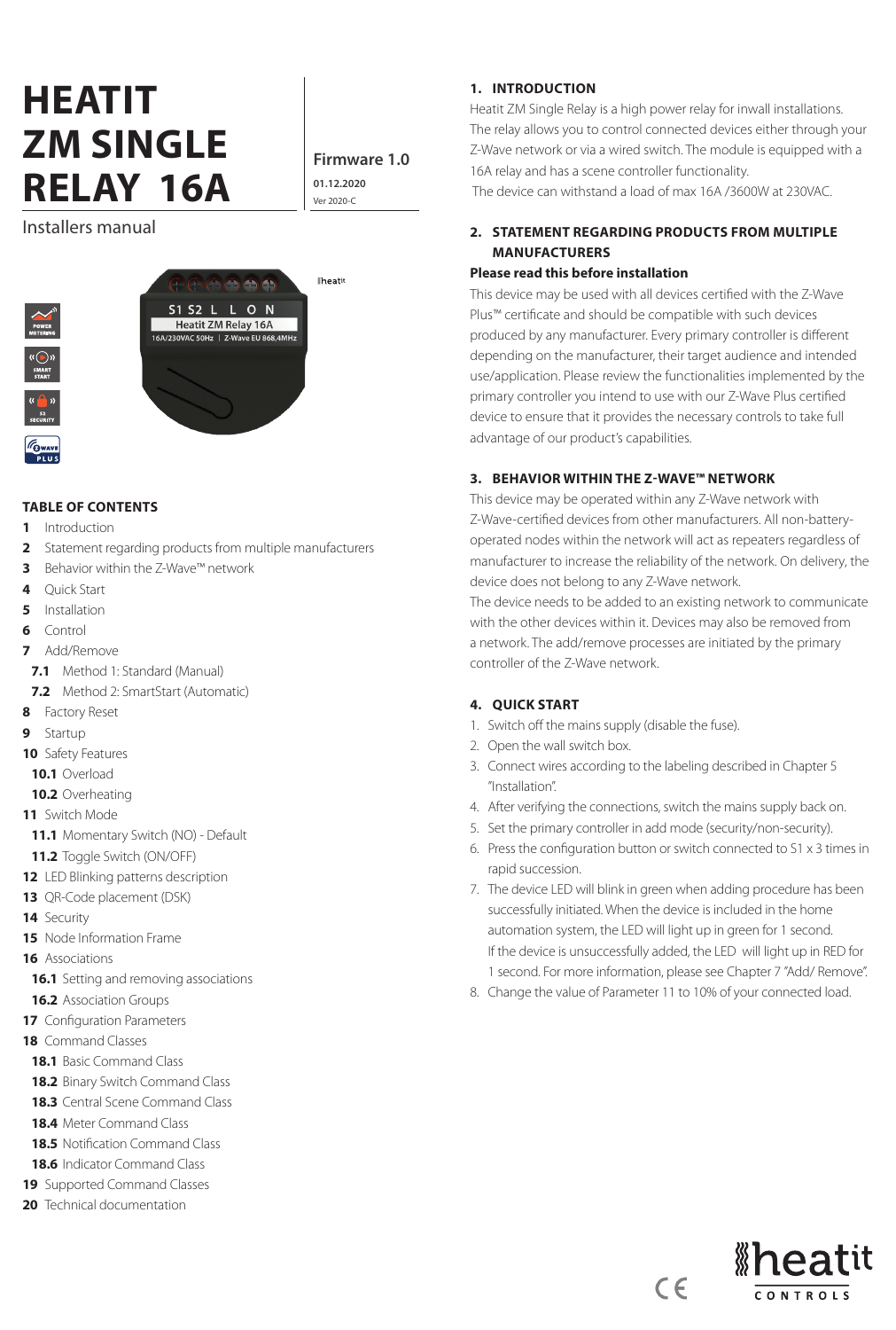### **5. INSTALLATION**

Installation must be done by a qualified electrician in accordance with the National Building codes. Before installation, disconnect any power to the device mains. During installation of the device, power to the device must be disconnected AT ALL TIMES!

The product allows for wiring of cables with a cross section of 1x2.5mm2. The product can be wired to both a Single Wall Switch or a Double Wall Switch as illustrated in the following figure:



- N Power connection (Neutral) 230VAC.
- O Output. Load needs to be connected between O and Neutral.
- L Power connection (Live) 230VAC.
- L Power connection (Live) 230VAC.
- S2 Switch 2 is used as a scene controller. NB! In toggle mode, S2 must not be connected.
- S1 Switch 1. Used to control the internal relay.

#### **6. CONTROL**

The device features a configuration button and an LED indicator.



### **7. ADD/REMOVE**

### **Please read this before installation**

The primary controller/gateway has a mode for adding or removing devices. Please refer to your primary controller manual on how to set the primary controller in add/remove mode. The device may only be added or removed from the network if the primary controller is in add/ remove mode.

When the device is removed from the network, it will NOT revert to factory settings.

There are two ways to add the device to a Z-Wave network.

### **7.1 Method 1: Standard (Manual)**

Add/remove mode is indicated on the device by a blinking green LED. This lasts until timeout occurs after 90 seconds, or until the module has been added to/removed from the network.

The LED will light up for 3 seconds if adding/removing is successful.

The device is now ready for use with default settings. If adding/removing fails, the LED will light up in red for 3 seconds.

NB! When the device is removed from the gateway, the parameters are not reset. To reset the parameters, see Chapter 8 "Factory reset". If inclusion fails, please perform a "remove device" process and try again. If the LED lights up in red again, please see Chapter 8 "Factory reset".

### **7.2 Method 2: SmartStart (Automatic)**

SmartStart enabled products may be added to a Z-Wave network by scanning the Z-Wave QR-Code on the product if your primary controller supports SmartStart inclusion. No further action is required and the SmartStart product will be added automatically after being powered on within range of the primary controller.

### **8. FACTORY RESET**

Press and hold the configuration button. After 3 seconds the LED will start to blink in green. After 20 seconds the LED will stop blinking and emit a constant light. You may now release the button.

### **NB! Please use this procedure only when the primary controller/ gateway is missing or otherwise inoperable.**

### **9. STARTUP**

After powering up the device for the first time, all the parameters will have default settings.

#### **10. SAFETY FEATURES**

The device security features make the device safe to use and notifies the user of any unexpected behavior in the device, such as overload or overheating. If this happens, the relay cuts power to prevent failure.

### **Heatit ZM Single Relay 16A has the following features: 10.1 Overload**

The device features a default 16A overload protection. The default overload is triggered if there is a power draw of more than16Amps for longer than 2 seconds, or 0.2 seconds if the measured load is more than 20A. When a current higher than 16Amps has been detected, the connected load must be checked. It is not possible to turn the relay back on until a powercycle has been performed. This prevents unwanted power cuts that may be caused by inrush currents. The user may define a specific user cutoff according to need using Parameter 1.

When an overload is detected, the device will:

- Set the relay in OFF-state when triggered and send a binary switch report representing relay state
- Send Notification (Overload detected)

To clear the overload state, the relay must be switched back on manually using Z-Wave or connected switch. When the realy state has been changed and overload is no longer triggered, the device will send a Notification (Overload idle). Parameter 2 can be set to automatically retry at regular intervals. This Parameter 2 setting will only work if the overload was triggered by a user-specific load limit (Parameter 1).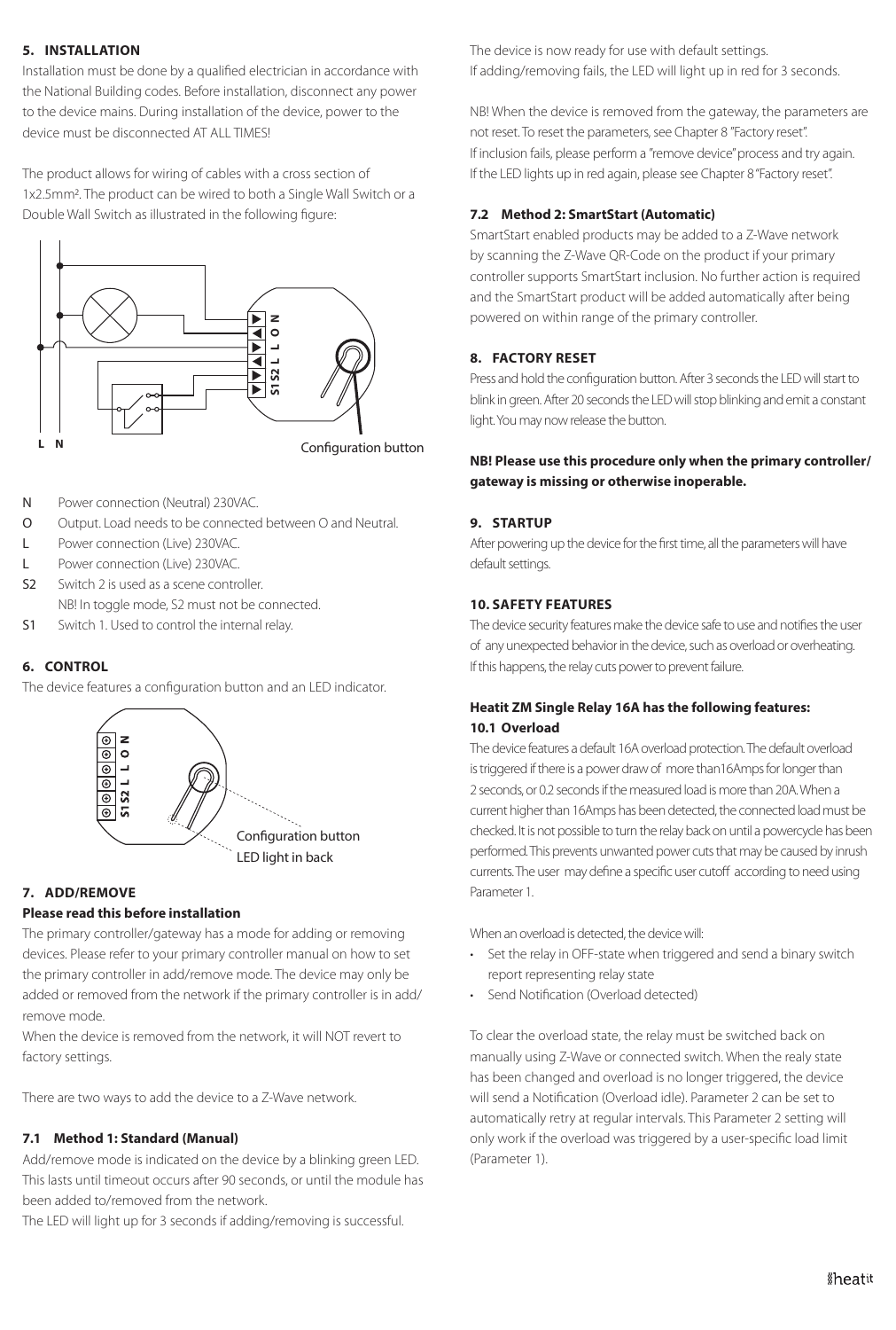#### **10.2 Overheating**

The device features an internal temperature sensor which prevents any overheating caused by external high loads.

When overheating is detected, the device will:

- Set the relay in OFF-state when triggered and send a binary switch report representing relay state
- Send Notification (Overheating detected)

To clear the overheating state, the relay must be switched back on manually using Z-Wave or connected switch. When the relay state has been changed and temperature stabilized, the device will send a Notification (Overheating idle). Parameter 2 can be set to automatically retry at regular intervals.

### **11. SWITCH MODE**

The device supports two types of switches, momentary and toggle switch. The device uses momentary switches by default.

#### **11.1 Momentary Switch (NO) – Default**

This is the recommended mode which allows for the use of all features. When used as a momentary switch, the device supports the HOLD and RELEASE functions for central scene and association groups. The switch must be a normally open switch.

### **11.2 Toggle Switch (ON/OFF)**

In toggle mode, the device relay and switch state will not always be equal as the user can control using other Z-Wave devices.

When using the device in toggle switch mode, the device will lose the following functionality:

• Inclusion using S1

- Scene Controller Commands
- Association Group 3 and 5, Multilevel Switch (level increase/decrease)

The toggle switch will not always turn ON when the output of switch is HIGH because the relay may also be controlled externally using the Z-Wave protocol.

### **NB! When using toggle switch, S2 must not be connected in order to ensure correct functionality.**

#### **12. LED BLINKING PATTERNS DESCRIPTION**

The device support numerous LED blinking patterns to make it as easy as possible to identify the issue.



#### **Factory Reset**

If the button is pressed for more than 3 seconds, the GREEN LED will start flashing. When the button has been pressed for 20 seconds, the GREEN LED will light up for 3 seconds.

#### **Figure 1 (success)**

Within the 3 second period the button must be released. If the button is released within this period, the device will reset and start flashing because it is not included in a gateway.

#### **Figure 2 (fail)**

If the button is released before the 3 second period, the device will indicate fail by turning RED LED on for 3 seconds.

#### **Figure 3 (fail)**

The button MUST be released between 20 and 23 seconds for local reset to take place. If held longer, the device will ignore the command.



### **13. QR-CODE PLACEMENT (DSK)**

The QR-Code is needed when including a device using S2 security or SmartStart. The DSK can be found in the QR-Code and is located;

- 1. On the product.
- 2. On the Quick Guide manual.
- 3. On the product box.

#### **14. SECURITY**

S2 security enhances Z-Wave Plus with an additional layer of AES 128-bit encryption of the wireless Z-Wave communication to prevent hacking and man-in-middle attacks on the home network. This device supports S2 and has a Z-Wave DSK QR-Code label that may be used when the module is added to the Z-Wave home network. The primary controller will ask for a 5-digit code, which can be found underneath the QR-Code. The primary controller will then ask you to confirm the rest of the code that is contained in the QR-Code.

### **15. NODE INFORMATION FRAME**

The node information frame is the "business card" of a Z-Wave device. It contains information about the device type and its technical features. The add and remove procedure of the device is confirmed by sending out a node information frame. Besides this, it may be necessary for certain network operations to send out a node information frame.

#### **16. ASSOCIATIONS**

Z-Wave devices interact with other Z-Wave devices. The relationship between one device controlling another device is called an association. In order to control a subordinate device, the controlling device needs to maintain a list of devices that will receive controlling commands. These lists are called "Association Groups". They are always related to the specific event triggered (e.g., sensor reports). In case the event is triggered, all devices stored in the respective association group will receive a joint wireless command.

#### **16.1 Setting and removing associations**

Associations may be assigned and removed via Z-Wave commands. Please refer to your primary controller/Z-Wave gateway for more information.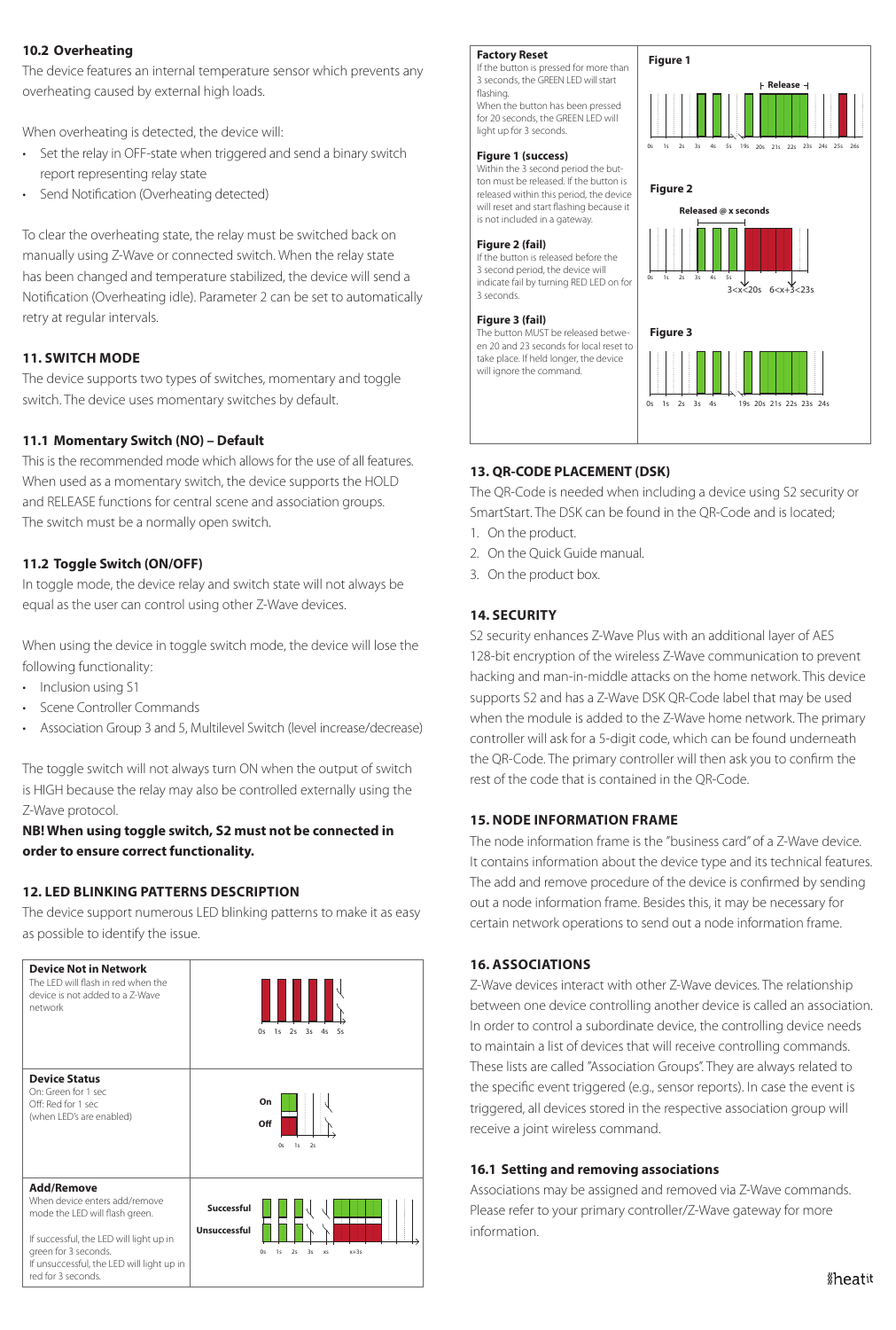#### **16.2 Association Groups**

| <b>RELAY DEVICE</b>                             | THE MAIN DEVICE                                                                                                                                                                                                                                                                |
|-------------------------------------------------|--------------------------------------------------------------------------------------------------------------------------------------------------------------------------------------------------------------------------------------------------------------------------------|
| Group 1<br>I ifeline                            | Lifeline. (Normally used by the Z-Wave Controller) Sends:<br>- Device Reset Notifications.<br>- Indicator Report<br>- Configuration Report<br>- Meter Report<br>- Central Scene Notification<br>- Notification Command Class<br><b>Basic Reports</b><br>Max. nodes in group: 5 |
| Group <sub>2</sub><br>External Relay Control S1 | Send Basic Set commands representing the status of the<br>internal relay when changed from S1.<br>(0x00, 0xFF) ON/OFF<br>Max. nodes in group: 5                                                                                                                                |
| Group 3<br>Control External Start/Stop S2       | - Multilevel Switch Set<br>When S1 pressed/held<br>Press: 0x00, 0xFF<br>Held: Multilevel Switch Start Level Change Command<br>Level Increase Start / Level Increase Stop<br>Level Decrease Start / Level Decrease Stop<br>Max nodes in group: 5                                |
| Group 4<br>External Relay Control S2            | - Basic Set (S2)<br>(0x00, 0xFF)<br>Max. nodes in group: 5                                                                                                                                                                                                                     |
| Group 5<br>Control External Start/Stop S2       | - Multilevel Switch Set<br>When S2 pressed/held<br>Press: 0x00 / 0xFF<br>Held: Multilevel Switch Start Level Change Command<br>Level Increase Start / Level Increase Stop<br>Level Decrease Start / Level Decrease Stop<br>Max nodes in group: 5                               |

### **17. CONFIGURATION PARAMETERS**

Z-Wave products are supposed to work out of the box after inclusion. Some device configuration may, however, alter the functionality to better serve user needs or unlock further enhanced features. All of the parameters below does not feature altering capabilities, advanced or read only flag.

| <b>NO</b><br># | <b>PARA</b><br><b>SHORT</b><br><b>DESCRIPTION/</b><br>SIZE<br><b>NAME</b><br><b>COMMENT</b><br>(BYTE) |                                   | <b>MIN</b>                                                                                                               | <b>MAX</b> | <b>DEFAULT</b> | <b>DESCRIPTION</b><br><b>OF VALUE</b>                                                                                           |                                                                                                                                                                                       |
|----------------|-------------------------------------------------------------------------------------------------------|-----------------------------------|--------------------------------------------------------------------------------------------------------------------------|------------|----------------|---------------------------------------------------------------------------------------------------------------------------------|---------------------------------------------------------------------------------------------------------------------------------------------------------------------------------------|
| 1              | 1                                                                                                     | Load<br>limit                     | Ensures that the<br>device does not<br>draw more current<br>than rated. Im-<br>munity for power<br>consumption<br>peaks. | 1          | 16             | 16                                                                                                                              | 1-16 mpere.<br>Default is 16 (16<br>ampere).                                                                                                                                          |
| $\overline{2}$ | $\mathfrak{D}$                                                                                        | Power<br>shut-<br>down<br>actions | Decide how the<br>device should<br>react when the<br>overload/overhe-<br>ating features has<br>turned relay OFF.         | $\Omega$   |                | $\theta$                                                                                                                        | Disabled and will<br>not retry. User<br>needs to manually<br>turn on afterwards.<br>If temperature<br>overload is on.<br>device will not turn.<br>on until device has<br>cooled down. |
|                |                                                                                                       |                                   | 1                                                                                                                        | 32767      |                | After power shut<br>down (param 1)<br>device will try to<br>turn back ON after<br>delay specified<br>here (time in<br>minutes). |                                                                                                                                                                                       |
| 3              | $\mathbf{1}$                                                                                          | Switch<br>Type                    | Decides what<br>type of switch is                                                                                        | $\Omega$   |                | $\Omega$                                                                                                                        | Momentary switch.                                                                                                                                                                     |
|                |                                                                                                       |                                   | connected.                                                                                                               | 1          |                |                                                                                                                                 | Toggle switch.                                                                                                                                                                        |

| <b>NO</b><br># | PARA<br><b>SIZE</b><br>(BYTE) | <b>NAME</b>                       | <b>SHORT</b><br><b>DESCRIPTION/</b><br><b>COMMENT</b>                                                                    | MIN                   | <b>MAX</b> | <b>DEFAULT</b>                  | <b>DESCRIPTION</b><br><b>OF VALUE</b>                                                           |
|----------------|-------------------------------|-----------------------------------|--------------------------------------------------------------------------------------------------------------------------|-----------------------|------------|---------------------------------|-------------------------------------------------------------------------------------------------|
| $\overline{4}$ | 1                             | S1/<br>Button<br>opera-<br>tion   | S1/Button actions.                                                                                                       | $\circ$               |            | $\mathbf 0$                     | Button turns load<br>on/off and sends<br>Meter report +<br>Relay status.                        |
|                |                               |                                   |                                                                                                                          | 1                     |            |                                 | Button sends Me-<br>ter report + Relay<br>status, load can<br>be only controlled<br>wirelessly. |
| 5              | $\mathbf{1}$                  | Scene<br>notifi-<br>cations       | Decides if/what<br>scene controller<br>notifications the                                                                 | $\Omega$              |            | $\Omega$                        | Sends scene<br>controller for S2, S1<br>disabled.                                               |
|                |                               |                                   | device sends to<br>gateway.                                                                                              | $\mathbf{1}$          |            |                                 | Sends scene<br>controller for S1. S2<br>disabled.                                               |
|                |                               |                                   |                                                                                                                          | $\overline{2}$        |            |                                 | Sends scene<br>controller for S1<br>and S2.                                                     |
|                |                               |                                   |                                                                                                                          | 3                     |            |                                 | Scene controller<br>deactivated.                                                                |
| 6              | $\mathbf{1}$                  | Restore<br>Power                  | Relay power<br>level after power                                                                                         | $\mathbf 0$           |            | $\overline{2}$                  | Always OFF on<br>restored power.                                                                |
|                |                               | Level                             | power-outage.<br>When device is                                                                                          | is restored from<br>1 |            | Always ON on<br>restored power. |                                                                                                 |
|                |                               |                                   | from factory/<br>factory reset the<br>first state of the<br>device should<br>be OFF.                                     | $\overline{2}$        |            |                                 | Restore last<br>state on restored<br>power).                                                    |
| $\overline{7}$ | 4                             | Auto-                             | Time to turn relay                                                                                                       | 0                     |            | $\mathbf 0$                     | Auto OFF disabled.                                                                              |
|                |                               | matic<br>turn<br>OFF              | OFF after having<br>been turned ON.                                                                                      | 1                     | 86400      |                                 | Auto OFF timeout<br>in seconds.                                                                 |
| 8              | $\overline{4}$                | Auto-                             | Time to turn relay                                                                                                       | $\Omega$              |            | $\theta$                        | Auto ON disabled.                                                                               |
|                |                               | matic<br>turn<br>ON               | ON after having<br>been turned OFF.                                                                                      | 1                     | 86400      |                                 | Auto ON timeout<br>in seconds.                                                                  |
| 9              | 1                             | Inver-<br>ted                     | Decides if the relay<br>output should be                                                                                 | 0                     |            | $\mathbf 0$                     | Standard ope-<br>ration.                                                                        |
|                |                               | Output                            | inverted.                                                                                                                | $\mathbf{1}$          |            |                                 | Inverted Output.                                                                                |
| 10             | $\overline{2}$                | Meter<br>report<br>inter-<br>val  | Time interval bet-<br>ween consecutive<br>meter reports.<br>Meter reports can<br>also be sent as a<br>result of polling. | 30                    | 32767      | 900                             | 30 seconds -<br>32767 seconds.                                                                  |
| 11             | $\overline{2}$                | Meter<br>report<br>delta<br>value | Decides the delta<br>for meter in Watt<br>for the device<br>issue meter report.<br>This parameter will<br>issue W.       | 5                     | 3600       | 75                              | 5-3600W.                                                                                        |

#### **18. COMMAND CLASSES**

Besides the mandatory command classes the device has support for the following command classes:

#### **18.1 Basic Command Class**

A Basic command to the device will change the relay state. Uses the following values:  $0x00 = OFF$ 

 $0xFF = ON$ 

#### **18.2 Binary Switch Command Class**

Binary Switch commands are used to control the internal relay. The device also features association groups that can be used to control other slave relay devices.

Uses the following values:

 $0x00 = OFF$ 

 $0xFF = ON$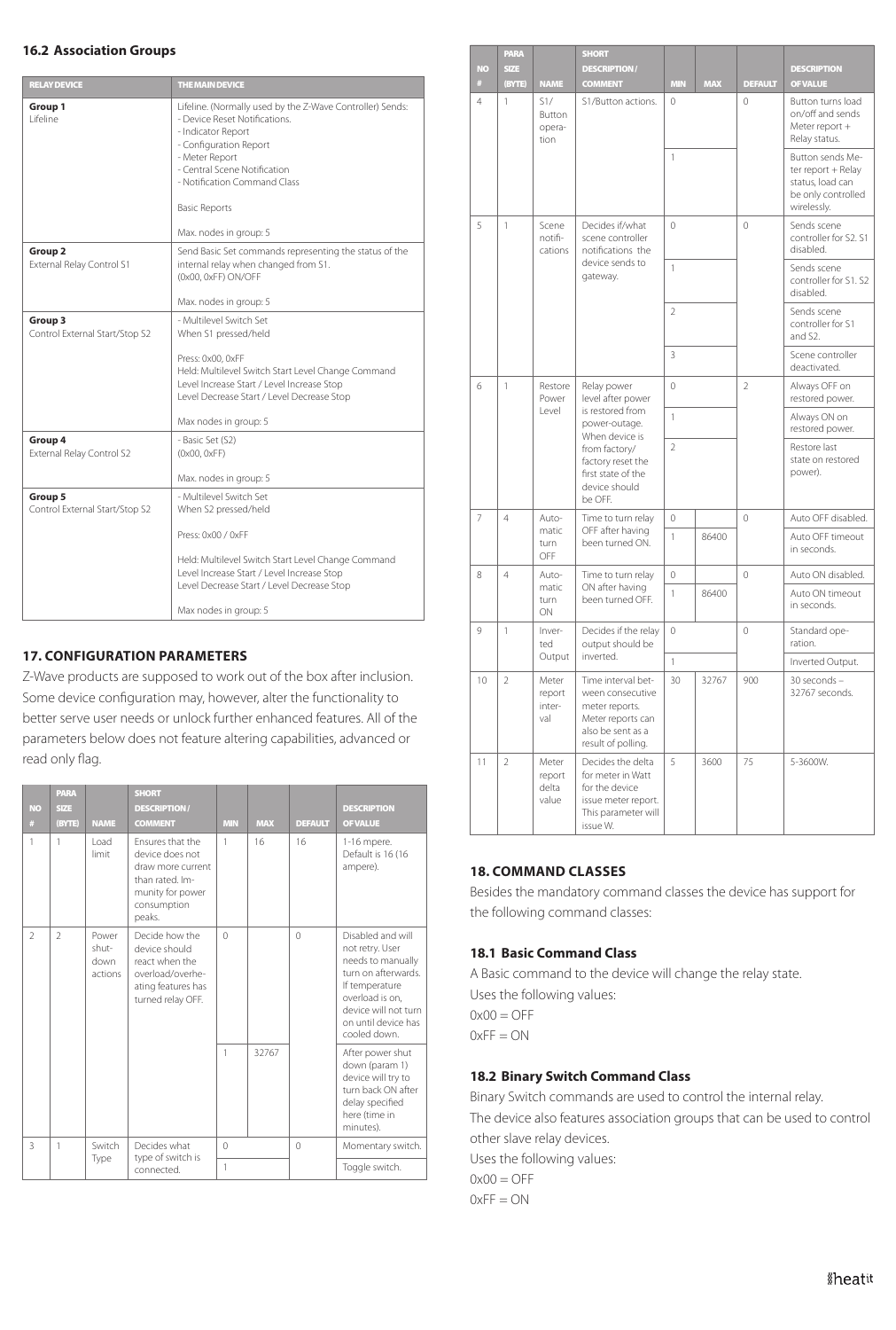#### **18.3 Central Scene Command Class**

The device supports the Central Scene Command Class. This command class is used to perform actions chosen in the controller. The scene controller may only be used if the relay is in momentary switch mode.

The following attributes are supported:

| <b>BUTTON</b>  | <b>SCENE</b><br><b>NUMBER</b> | <b>KEY ATTRIBUTE</b> | <b>DESCRIPTION</b>                                     |
|----------------|-------------------------------|----------------------|--------------------------------------------------------|
| S <sub>1</sub> |                               | 0x00                 | Pressed 1 time                                         |
|                | 0x01                          |                      | Released (send only after button was held)             |
|                |                               | 0x02                 | Held down (send only when held for more<br>than 500ms) |
|                |                               | 0x03                 | Pressed 2 times                                        |
| S <sub>2</sub> | $\mathfrak{D}$                | 0x00                 | Pressed 1 time                                         |
|                |                               | 0x01                 | Released (send only after button was held)             |
|                |                               | 0x02                 | Held down (send only when held for more<br>than 500ms) |
|                |                               | 0x03                 | Pressed 2 times                                        |

#### **18.4 Meter Command Class**

The device supports Meter Command Class Get, and the relay will only respond on supported electric meter scales:

kWh (accumulated) and Watt (instant).

The device will report when asked:

Rate import: Import (0x01) Meter type: Electric meter (0x01) Precision: 2 decimals (0x02)

**PRECISION (VALUE)** SCALE SUPPORTED (VALUE)

|                   |            | ----- |
|-------------------|------------|-------|
| 2 decimals (0x02) | kWh (0x01) |       |
| 2 decimals (0x02) | W (0x02)   |       |
|                   |            |       |

#### **18.5 Notification Command Class**

The product features security features that announce any action using the Notification Command Class.

The following commands are implemented:

| <b>NAME</b>              | <b>VALUE</b> | <b>EVENT/</b><br><b>STATE</b> | <b>STATE</b><br><b>VARIABLE</b> | <b>STATE VARIABLE</b><br><b>AFTER</b><br><state idle=""><br/><b>Notification</b></state> | <b>NOTIFICATION</b><br><b>NAME</b> | <b>VALUE</b> |
|--------------------------|--------------|-------------------------------|---------------------------------|------------------------------------------------------------------------------------------|------------------------------------|--------------|
| Heat Alarm               | 0x04         | State                         | Heat<br>sensor<br>status        | Idle                                                                                     | Overheating<br>detected            | 0x02         |
| Power<br>manage-<br>ment | 0x08         | State                         | Overload<br>status              | Idle                                                                                     | Overload<br>detected               | 0x08         |

#### **18.6 Indicator Command Class**

The device supports the Indicator Command Class. The indicator Command Class will turn ON/OFF internal LED as wanted

as well as turning the relay ON/OFF.

### **19. SUPPORTED COMMAND CLASSES**

The following table lists all Command Classes supported by the Z-Wave device. The device supports S0, S2 Authenticated security and S2 Unauthenticated security.

|                                  | <b>INSECURE</b>  | <b>INSECURE ON</b>      | <b>SECURE ON</b>        |
|----------------------------------|------------------|-------------------------|-------------------------|
|                                  | <b>INCLUSION</b> | <b>SECURE INCLUSION</b> | <b>SECURE INCLUSION</b> |
| Association v2                   | Yes              |                         | Yes                     |
| Association Group Information v3 | Yes              |                         | Yes                     |
| Basic v2                         | Yes              |                         | Yes                     |
| Binary Switch v2                 | Yes              |                         | Yes                     |
| Configuration v4                 | Yes              |                         | Yes                     |
| Device Reset Locally v1          | Yes              |                         | Yes                     |
| Firmware Update v5               | Yes              |                         | Yes                     |
| Manufacturer Specific v2         | Yes              |                         | Yes                     |
| Meter v3                         | Yes              |                         | Yes                     |
| Multichannel Association v3      | Yes              |                         | Yes                     |
| Notification V8                  | Yes              |                         | Yes                     |
| Power level v1                   | Yes              |                         | Yes                     |
| Security v1                      | Yes              | Yes                     |                         |
| Security 2 v1                    | Yes              | Yes                     |                         |
| Supervision v1                   | Yes              | Yes                     |                         |
| Indicator v3                     | Yes              |                         | Yes                     |
| Transport Service v2             | Yes              | Yes                     |                         |
| Version v3                       | Yes              |                         | Yes                     |
| 7-Wave Plus Information v2       | Yes              | Yes                     |                         |
| Central Scene v3                 | Yes              |                         | Yes                     |